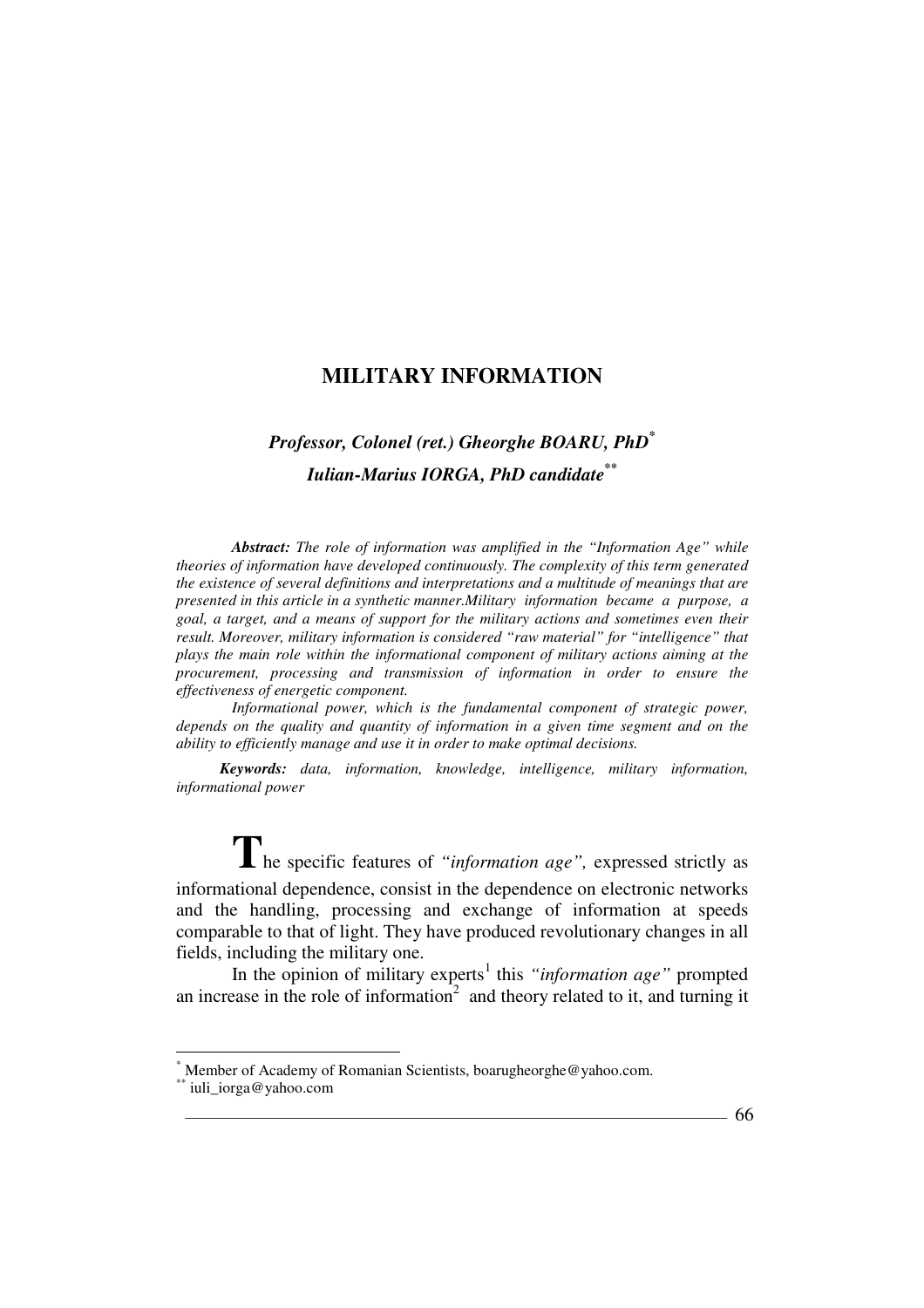into an important factor of economic and social, as well as military development.

Modern military action is presented as a dynamic two-piece of mutually interdependent components: the energy component and the information component. The action of the energy component has as objective destroying or neutralizing an adverse physical system. The information component aims at finding, processing and transmitting information in order to ensure the effectiveness of energy action.

When compared with the destructive component, the information component is characterized by much lower energy consumption. Therefore, it is considered that information is a real weapon, a fourth weapon<sup>3</sup>.

### **The concept of information**

 $\overline{a}$ 

As a concept, *information* is one of the most commonly used terms, having different formulations and meanings depending on the person using it.

The studies<sup>4</sup> made on definitions of information or kindred concepts show that there are not generally accepted views, each referring to certain aspects of objective reality, which can cause confusion, ambiguity and sometimes even losses in various fields.

The word "information" is used generally for defining many elements of the informational domain within which it helps communicating<sup>5</sup>

<sup>&</sup>lt;sup>1</sup> Constantin ALEXANDRESCU, Gheorghe BOARU, Gelu ALEXANDRESCU, Bazele *teoretice ale sistemelor informaționale,* Editura Universității Naționale de Apărare "Carol I", Bucureşti, 2014, p.81.

<sup>&</sup>lt;sup>2</sup> The emergence of information age, a postindustrial era, occurred in the early '70s when American Whitfield Diffie predicted that information would become the most valuable asset of mankind. [http://www.descopera.ro/.../10056537-criptografia-si-codurile-secretecare au marcat istoria*-..*]**,** accessed on 23.11.2012.

<sup>&</sup>lt;sup>3</sup> Stan Petrescu, *Informațiile a patra armă*, Editura Militară, București, 1999, p.18

<sup>4</sup> Constantin ALEXANDRESCU, Gelu ALEXANDRESCU, Gheorghe BOARU, *Sisteme informationale-fundamente teoretice*, Editura Universității Nationale de Apărare "Carol I", Bucureşti, 2009, pp.101-188.

<sup>5</sup> The main feature of the communication process is the *message,* evaluated as a sequence of elementary signs related to its length, the dimensions in space and time of its support, or of the transfer channel [http://www.edugal.fsea.ugal.ro/pdf/SIGcap2.pdf], accessed on 14.09.2008.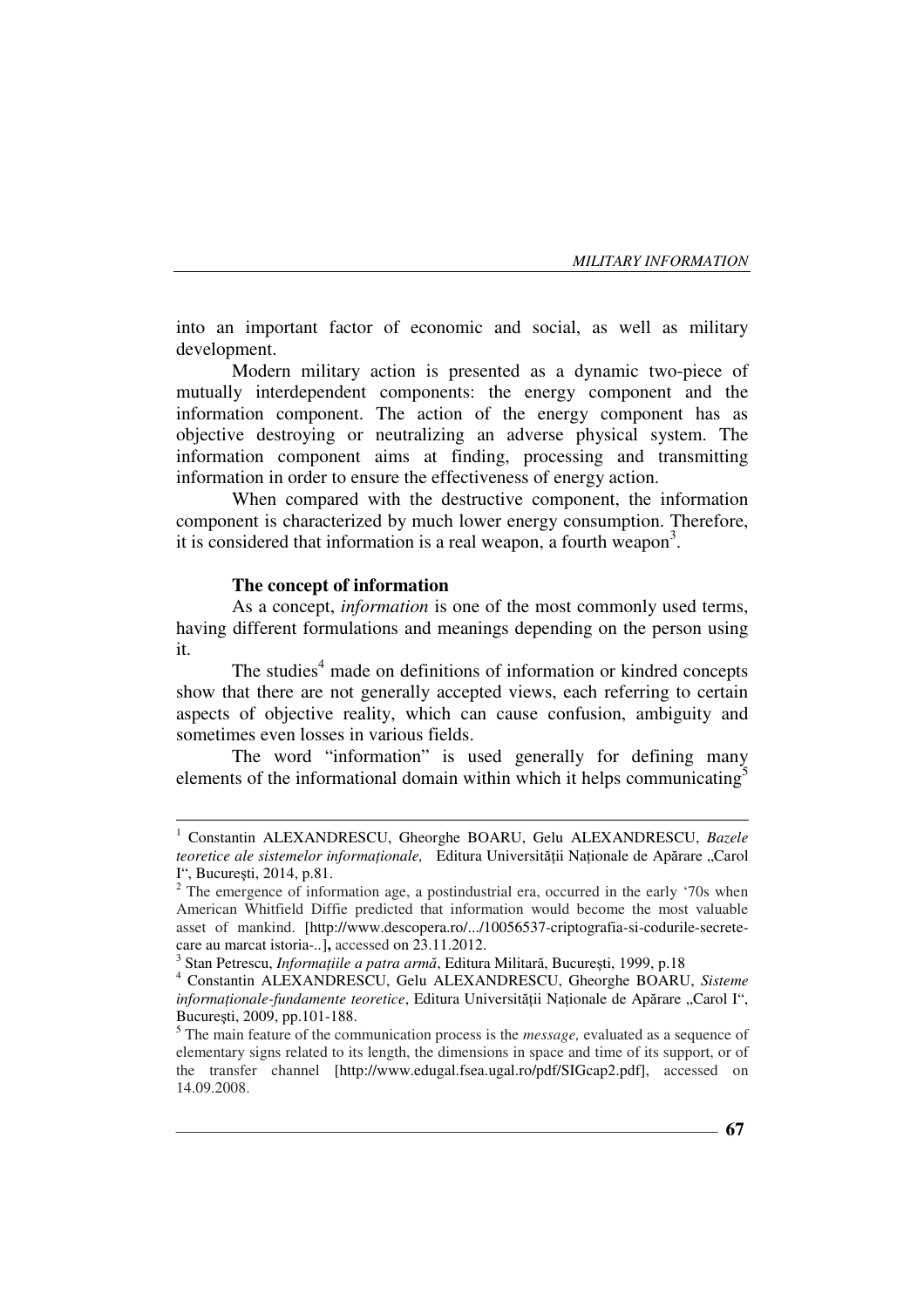and acquiring knowledge. The well known knowledge pyramid<sup>6</sup> comprises four levels: *data, information, knowledge and understanding* (*wisdom*), interconnected by signals.

The expression "data" has its origin in Latin<sup>7</sup> and is the most common and useful element for information consisting of raw facts with little relevance, without causality (unprocessed), un-interpreted symbols, numbers, words, images that are not integrated in a context. There can be statements, unrelated objects or events, having no meaning in themselves, fact which is reflected in the quantity and quality of the lowest layer of the information pyramid. *"Data"* can be potential information that can take any shape, consisting of a set of symbols which, if interpreted based on certain judgment, could produce change in a particular context thus acquiring value in decision making. *Data* therefore represent the raw material of the information useful in the decision-making process.

As a primary element of an information process, *data* is perceived as a set of characters or symbols that can be stored or transmitted as electrical signals on a magnetic, optical, etc. medium and on which computer equipment may execute processing operations. For example, *data* in computers may mean numbers, words, measures, relationships, images and other outputs that, by processing, will result from the conversion of physical quantities into symbols, recognized by the system.

 Regarding study concepts on "data-information-knowledgeunderstanding (wisdom)" renowned specialists (Thomas Davenport and Larry Prusack) state that data can be converted into information $8$  through the following types of processes:

 - condensation - *data* are summarized in a concise form and details are eliminated;

 - contextualization - the purpose or reason for collecting *data* is known and understood from the beginning;

<sup>6</sup> B. Sparling*, Information Theory as a Foundation for Military Operations in the 21st Century Century (monografie)*, May 2002, pp.13-33, **[http://**www.dtic.mil/cgibin/GetTRDocAD], accessed on 20.01.2014.

<sup>7</sup> Data, information, knowledge [http://www.scrigroup.com/calculatoare/baze-de-date/Dateinformații -cunoștințe $44451$ .php], accessed on 01.06.2013.

<sup>8</sup> *Data, Information, Knowledge and Wisdom* [http://www.trainmor-knowmore. eu/FBC5DDB3.ro.aspx], accessed on 28.10.2013.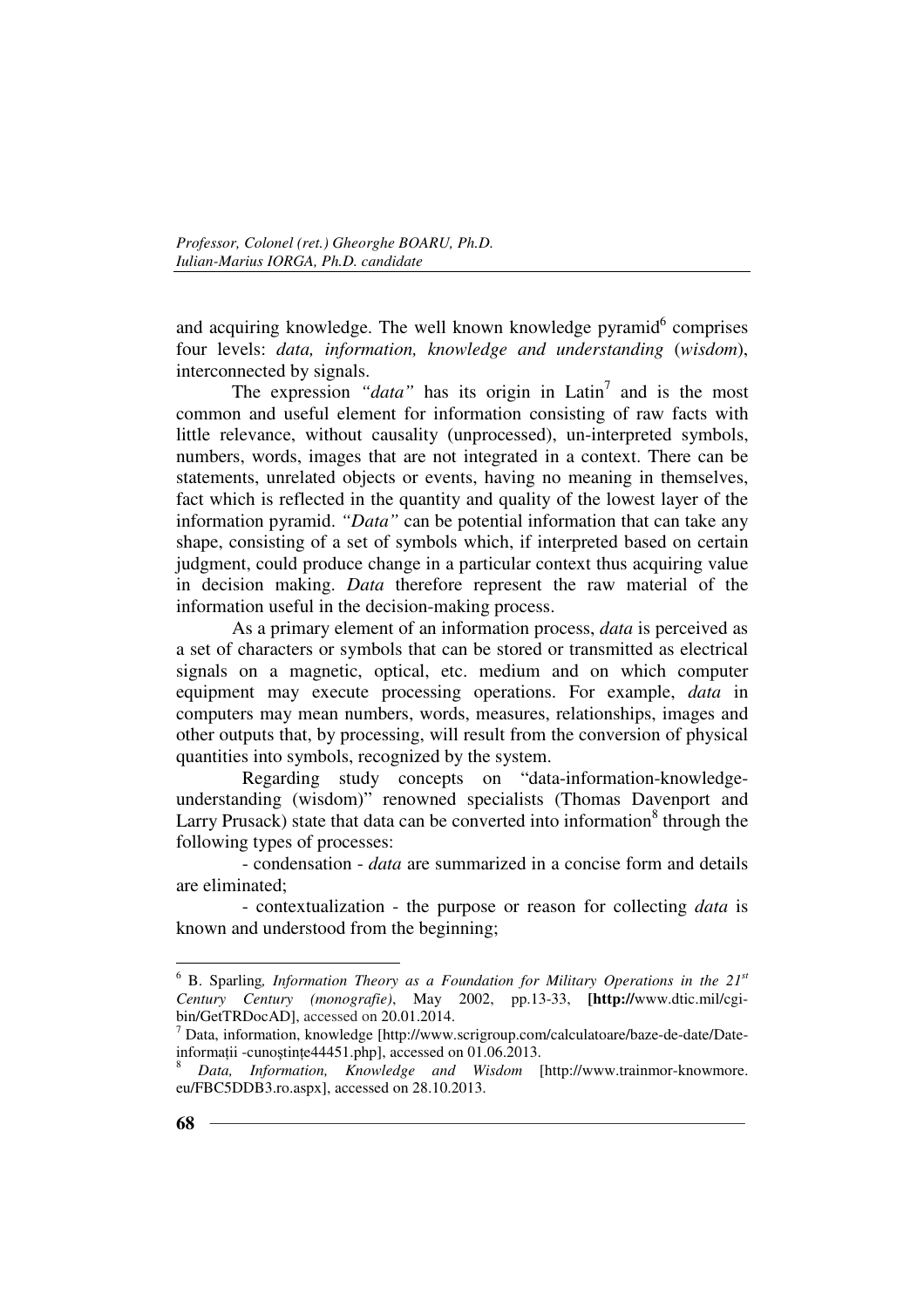- calculation - mathematical and statistical *data* are processed and can be aggregated to provide useful information;

 - categorization – this is a process for assigning data types or categories;

 - correction – this is a process meant for the removal of errors to ensure *data* authenticity.

"Linking and integrating *data* processing carried out in certain situation produce concrete operational *information* that, through interpretation and relevance of knowledge, helps users in their decisionmaking processes and in achieving their objectives. The essence lies in the possibility of transforming their data into information, by organizing, structuring and processing them in a particular way".

According to western specialists<sup>10</sup>, the current language concepts of "*data"* and *"information*" are synonymous, representing the same thing in the physical sense and the same signals, the former expressing the objective aspect of things and the other the subjective aspect of things, resulting from the manufacturing process which determines their significance.

However, given the way *data* and *information* are addressed by science, there is a clear distinction between them, namely: *data* refer to measurements made at different stages while information result from technical or organizational actions (studies, research, evaluation, processing).

The word *information*<sup>11</sup> taken from Latin (*informatio*), via French (*information*) is multifaceted and can have several meanings, sometimes conflicting or totally different, depending on the areas and varied contexts in which it is used.

According to information dialectics, there is a so-called principle of conservation of information $12$  which states that "information cannot arise

 9 Constantin ALEXANDRESCU, Gheorghe BOARU, Gelu ALEXANDRESCU, *Bazele teoretice ale sistemelor informationale,* Editura Universității Naționale de Apărare "Carol I", Bucureşti, 2014, p.89.

<sup>10</sup> B. Sparling*, op.cit*, p.36.

<sup>&</sup>lt;sup>11</sup> Wikipedia, *Information* [http://ro.wikipedia.org/wiki/Informa%C5%A3ie], accessed on 04.06.2010.

<sup>12</sup> *Universul energiei* [http:/www./universulenergiei.europartes.eu/intrebari/universul/], accessed on 04.06.2010.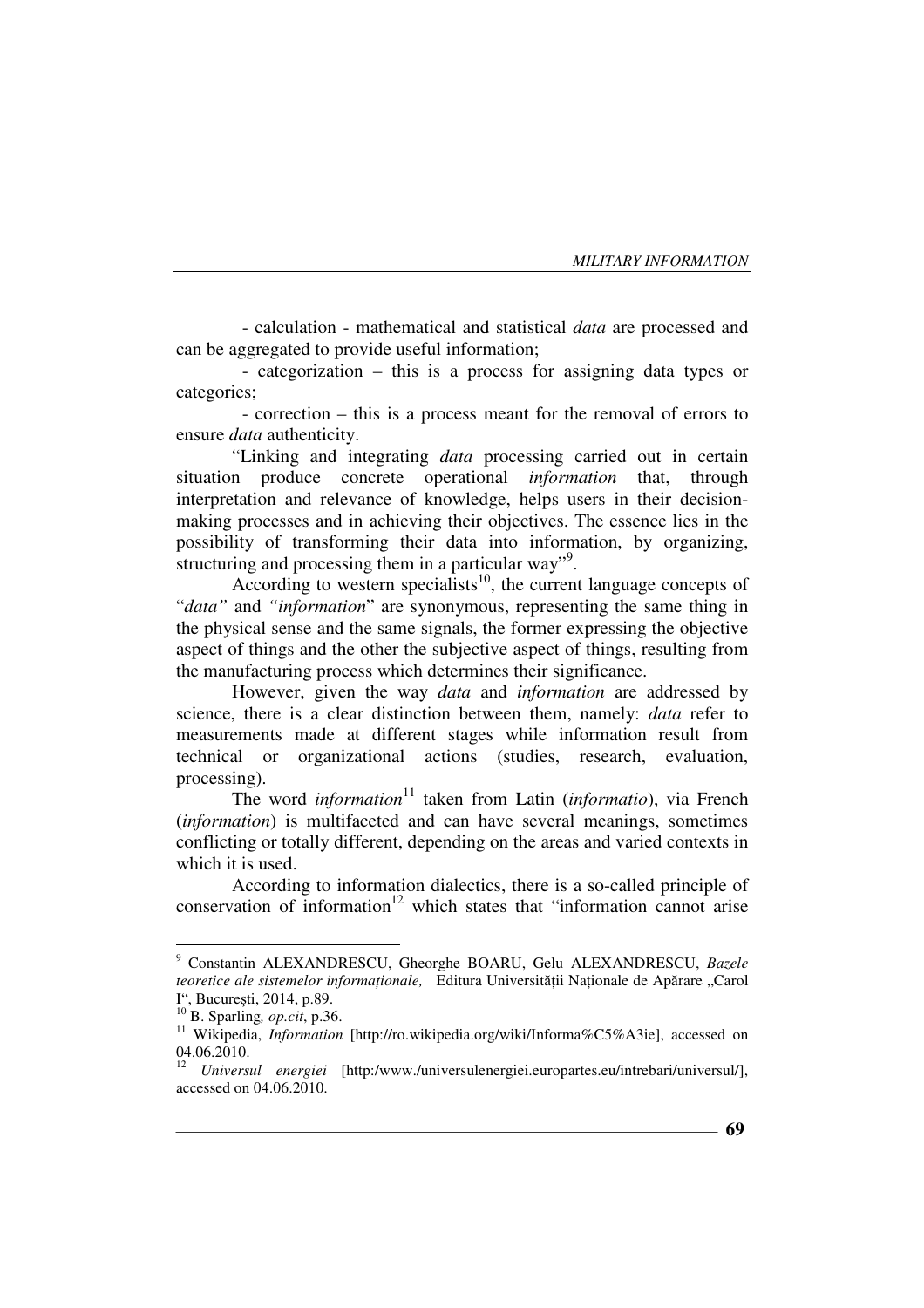from non-information, but information always results from other information."

It is considered that information may be characterized by three aspects<sup>13</sup>: the *individual* dimension *(targeting personal aspirations),* the *organizational* dimension *(seeking the achievement of the organization's objectives)* and the *social* dimension (exercising the rights and responsibilities of personnel within the organization).

Human knowledge generally speaking is based on *information*. Satisfying all basic needs and those higher needs of human existence is impossible in the absence of a critical mass of diversified information.

The complexity of the term *information* generated by the nominal existence of several definitions in Romanian explains the multitude of interpretations and meanings, among which we could mention: ... "Communication, news, updates... entire amount information and documentation material, sources, roots... each of the new elements as compared to the prior knowledge contained in the meaning of a symbol or group of symbols  $\ldots$  "<sup>14</sup>.

Generally, information is a gnosiological concept<sup>15</sup> which defines its superiority and is the result of its semantic analysis made by the recipient (people, computers), thus inexhaustible but dependent on its ability it process and use its potential, thus representing a product of human or artificial intelligence. It is objective, systemic and procedural, representing the value of order<sup>16</sup>, and if it relates to the future state or circumstances of a phenomenon, information has either a predictive value or a pragmatic value (instruction).

<sup>&</sup>lt;sup>13</sup> I. I. Vădana, *Managementul informațional* [http://www.academiclink.ro/Management/ managementul-informational-informatia-sistemul-informational-i-fluxurile-

informationale.html], accessed on 04.06.2010.

<sup>&</sup>lt;sup>14</sup> *Dictionarul Explicativ al Limbii Române*, Editura "Univers Enciclopedic", București, 1999, p.491.

<sup>&</sup>lt;sup>15</sup> Roceanu I., Buga I., *Informația - repere conceptuale și coordonate de securitate*, Editura AISM, Bucureşti, 2003, pp.10-11.

<sup>&</sup>lt;sup>16</sup> Gh. Ilie, I. Stoian, V. Ciobanu, *Securitatea informațiilor*, Editura Militară, București, 1996, pp.98-99.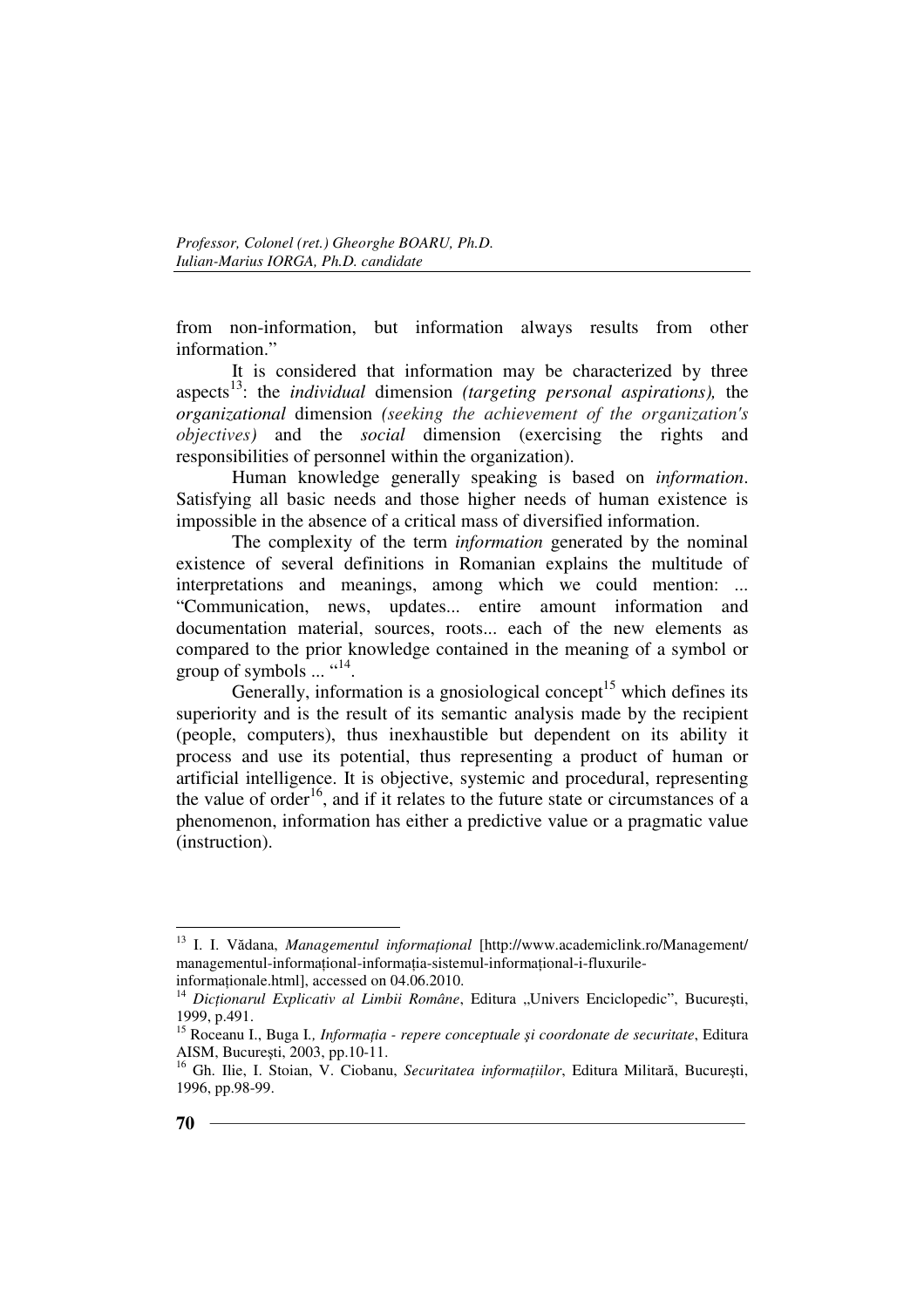*Semantics* defines the significance of the information contained in the logical and philosophical<sup>17</sup> representations of each statement from the message structure (separate statement or a statement connected with other statements that defines the "propositional content"), giving it value of representation. *Syntax* includes rules that constitute the information, defining its shape (structure) that makes it possible to process it formally, ensuring its order (anti-entropic) and assigning it to a certain processing value.

In a philosophical approach, in the real world, information is a fundamental attribute of matter, together with  $mass<sup>18</sup>$ , field and substance, resulting from the interaction of material systems and constituting real, objective property, through which the course of action is taken. Used as a scientific or technical term, information can also be linked to an informational process representing the sequence of activities through which information is sent out in a particular domain.

Information can even be the object of information management (information resources, information processes, information technology), finalized by the decision made, but also the result of this process (volume, variety of information obtained etc).

According to another model of approach, information is considered as "*decisional data",* i.e. the data on which decisions are made and actions are triggered.

We believe that in order to make a decision it is necessary to ensure the rationality of the management process, the existence of an objective (mission) that is precisely determined and measurable, scientific rigor, and absolutely necessarily ensuring the optimum volume of information. Through the general theory of information<sup>19</sup> that uses probabilistic research methods, two main approaches can be noticed, defined $^{20}$  as follows:

<sup>&</sup>lt;sup>17</sup> Gh. Clitan, *Teoria informației* [http://www. facultate.regielive.ro > Facultate > Cursuri > Stiintele Comunicarii]*,* accesat la 08.07.2013.

<sup>&</sup>lt;sup>18</sup> Pavel Apostol, *Cibernetică, cunoaștere, acțiune,* Editura Politică, București, 1969.

<sup>&</sup>lt;sup>19</sup> Claude Elwood Shannon, American mathematician and electro-technical engineer, is considered the "father" of information theory. Important contributions to the founding of information theory were also made by N. Wiener - the creator of cybernetics; and Harry Nyquist who in 1924 developed his *"Certain Factors Affecting Telegraph Speed"* which approached the speed of information transmission; Ralph Hartley who in 1928 wrote his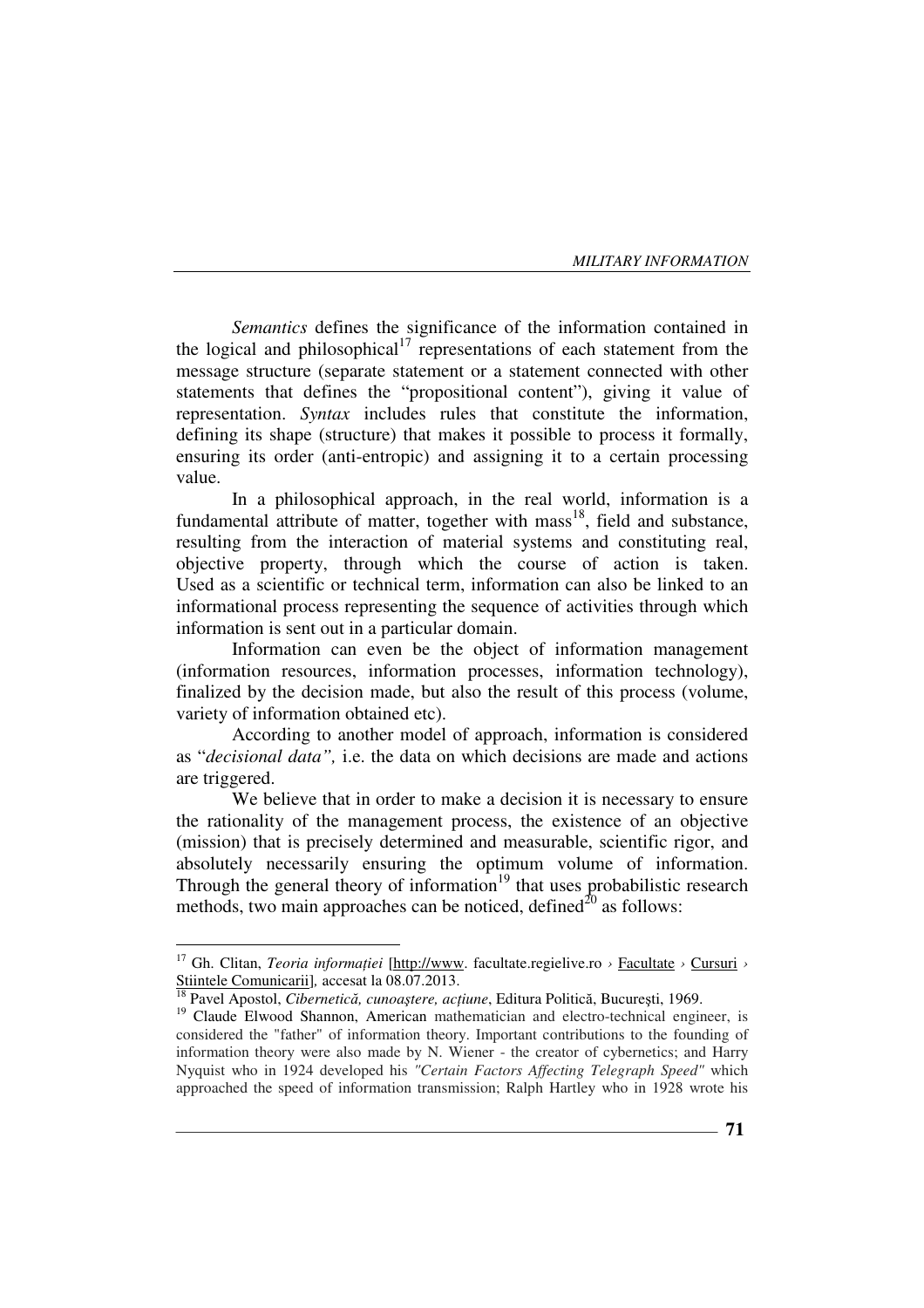• the *semantic theory of information*,<sup>21</sup> comprising logical and philosophical representations of the meanings attributed to a message communicated, taken separately or collated with other statements (meanings), refer to the information brought by each statement in the message evaluated as a measure of information content or of semantic content. Information is a product that is intended for consumption<sup>22</sup>. Several scientific disciplines highlight the status information in its existence, imposing the concept of structural information.

• the *mathematical theory of information* <sup>23</sup> that includes mathematical expression of entropy and quantity of information contained in a message communicated, apart from its significance (meaning) it. It is a branch of applied mathematics that studies electronic engineering and statistical information that defines the extent of information transmitted by text message, evaluated as a mathematical depiction expressing the degree of uncertainty eliminated by creating an event within a system of possible events.

Applying information theory requires both a faithful approach to reality and a precise mathematical expression of notions regarding data and information, and correlated with these, also of signals carrying information. It envisages carrying out in the most efficient way the transfer of information in communicating messages.

*<sup>&</sup>quot;Transmission of Information"*, using the concept of information as a measurable quantity. [Http: //en.wikipedia. org / wiki / Information Theory], accessed on 20.12.2013.

<sup>20</sup>Constantin ALEXANDRESCU, Gheorghe BOARU, Gelu ALEXANDRESCU, *Bazele teoretice ale sistemelor informaționale*, Editura Universității Naționale de Apărare "Carol I", Bucureşti, 2014, p.82.

<sup>21</sup> Carnap R., Bar-Hillel Y., *An Outline of a Theory of Semantic Information*, Tehnical Report No. 247, M.I.T., Research Laboratory in Electronics, 1952.

<sup>&</sup>lt;sup>22</sup> Vlădutescu Stefan, *Informația de la teorie către știință*, Editura didactică și pedagogică, Bucureşti, 2002, p.60.

<sup>&</sup>lt;sup>23</sup> Information theory itself is not only applied science that uses probabilistic research methods, but it should also be studied as a chapter of the probability theory. We can mention there three authors who had a great contribution in this field: C. E. Shannon, N. Wiener and Harry Nyquist.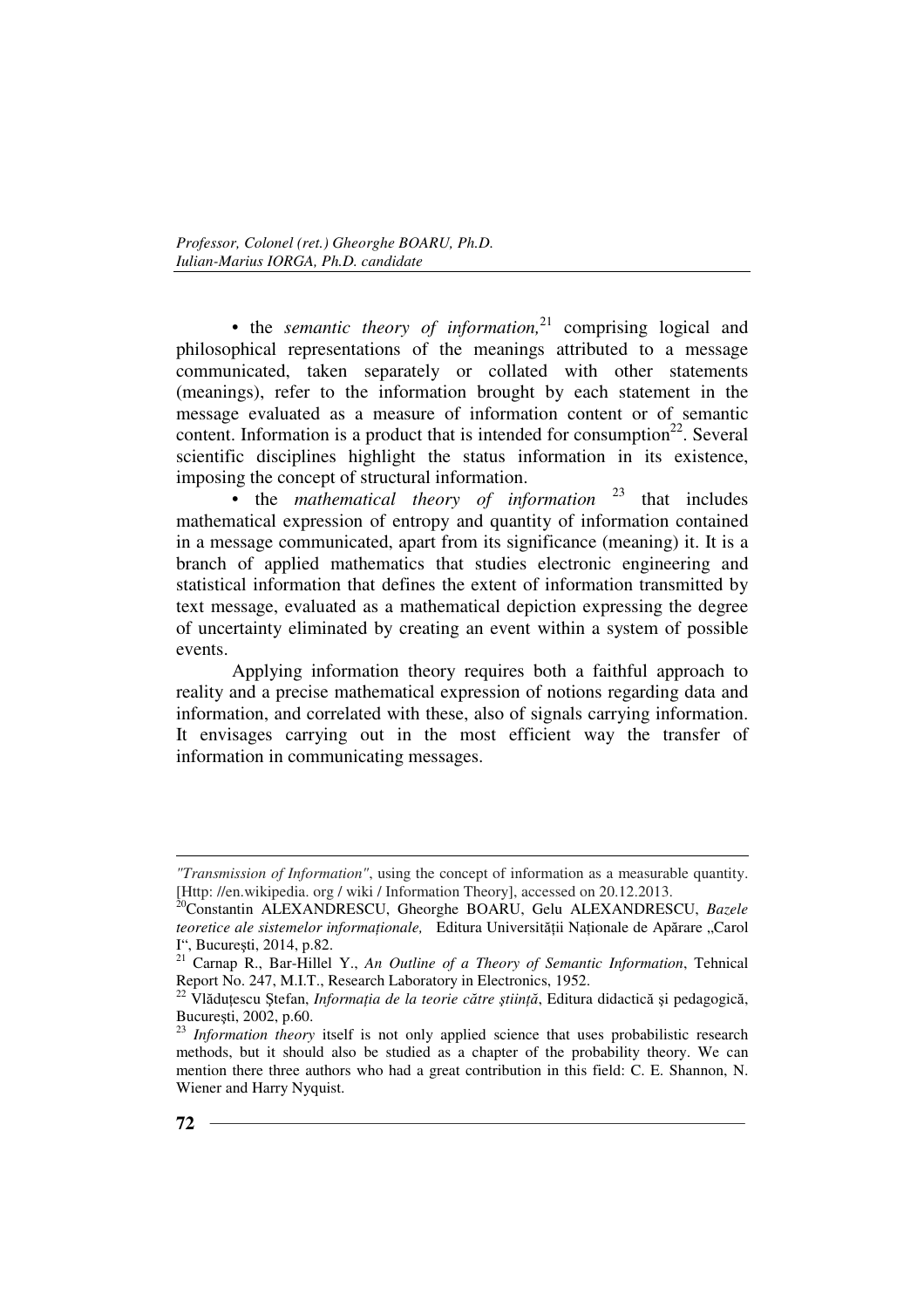#### **Military information**

We believe that, given the increasing complexity of modern warfare, approaching information as a power factor becomes evermore nuanced and more important.

Actually, interest in this field of analysis existed even 2500 years ago when the great Chinese strategist Sun Tzu expressed a great truth as follows: "What allows a smart government and military leadership to surpass others and have extraordinary achievements is knowledge<sup> $24$ </sup>. This statement, which we consider topical in the context of the contemporary era, emphasizes the need to provide timely information needed for increasing the efficiency of human actions, whatever their nature. In the theory of military art, *information* is not only a necessity, but also becomes a major element like a formidable weapon for the entity that owns, protects, and manages it efficiently. Information can determine winning a dispute, be it military or of different sort even before the outbreak of hostilities.

Thus, information may:

- determine the reconsideration of operational concepts, as well as the integration and harmonization of the new means of fighting with previous experience;

- become important and decisive for the fate of a war or conflict, by influencing the functioning of information systems used in decision making (command and control);

- taking action, allowing anticipation and timely support for operational decision making.

Informational power, fundamental component of strategic power, is dependent on the quality and quantity of information held within a given time segment, the ability to efficiently manage and use them in order to make optimal decisions.

All fields of activity are influenced by information and therefore they are considered a factor of power and efficiency.

The lessons learned resulting from the military conflicts that took place in modern times as well as in other historical periods showed that information may increase the strength, morale and skills of leaders as it

 $24\,$ Sun Tzu, The Art of War, Barnes & Noble Inc. New York, 2003, p. 58.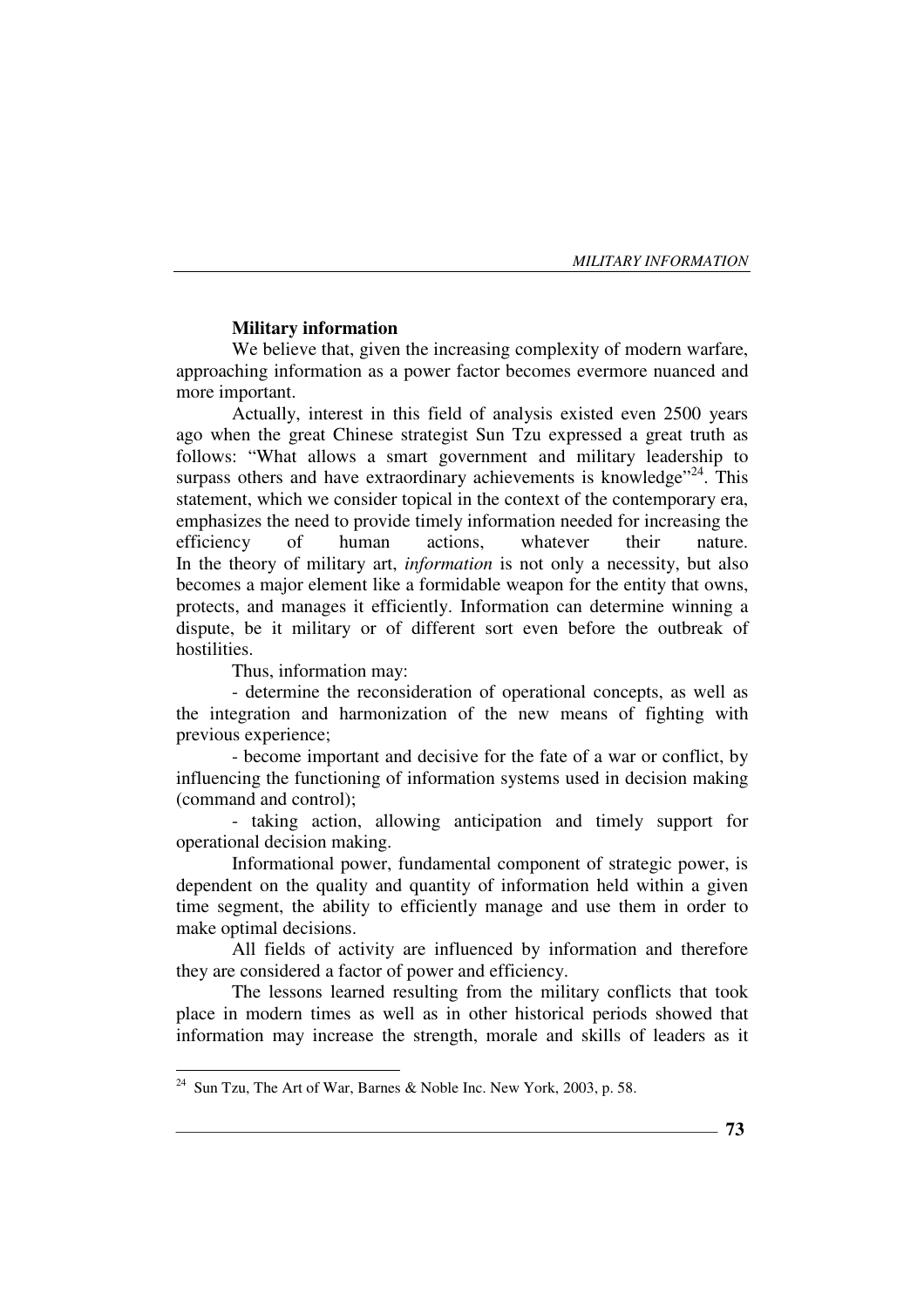helps them to win the operations they conduct, can lead to shortening wars and the most important effect is that it can save soldiers' lives.

According to some military experts from academia<sup>25</sup>, "in the military, decision represents the purpose and final goal of the information process, as it describes through information the actions to be triggered in military operations in order to achieve a certain objective. So, information is the datum or the range of data which, through analysis and calculation, determines the level of optimization reached in the decision making process and ensures that activities are undertaken in exactly the way they were planned".

The concept of "information", according to sources in the military literature of our country<sup>26</sup> is defined as "a piece of news regarding the phenomena, facts, trends previously unknown to a certain person, data or instructions in any form and in any environment, as well as people's understanding of data, in the sense of acknowledging the conventions used in their representation, primary data and processed information ".

From a military perspective, according to a well known classical author<sup>27</sup>, in the approaches on warfare, information is the result of expressing individual observations obtained by sensors or other data elements found in the battle space in a given context. Thus, the term *information* designates "all the knowledge we have about the enemy and his country that is the basis of our own ideas and actions. Much of the information received in war is contradictory, even more is false, and by far most of it is largely subject to uncertainty ".

In a US military doctrine<sup>28</sup>, information is generally defined as "raw" data of any description used for the production of intelligence."

In the same military publication<sup>29</sup> we find the concept of "intelligence" currently used in most western countries and armies in

 $\overline{a}$ <sup>25</sup> Constantin ALEXANDRESCU, Gheorghe BOARU, Gelu ALEXANDRESCU, *Bazele teoretice ale sistemelor informationale,* Editura Universității Naționale de Apărare "Carol I", Bucureşti, 2014, p.93.

<sup>&</sup>lt;sup>26</sup> Doctrina pentru sprijinul cu informații al operațiilor întrunite, SMG, București, 2003, p.57.

<sup>27</sup> Carl von Clausewitz, *Despre război*, Editura Militară, 1982, p.102.

*<sup>28</sup> Joint Doctrine Encyclopedia*, USA Army, 1997, p.328.

<sup>29</sup> *Ibidem,* p.339.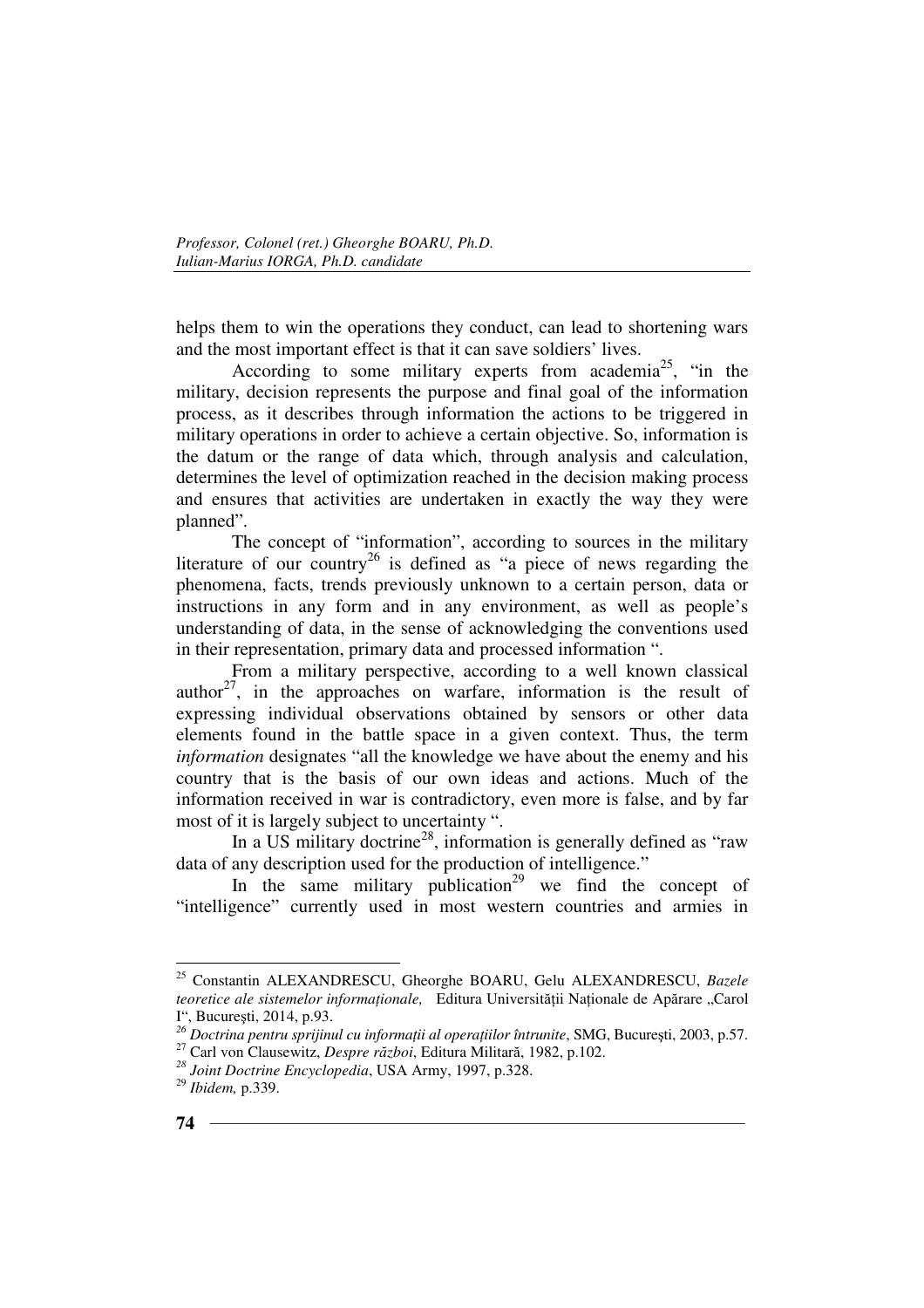NATO. As there was no proper term in Romanian, the concept was taken over in our military as well.

By the term "intelligence", another Romanian military author  $30$ defines the product needed for decision-making at the state level or the military (strategic, operational, tactical) level, at peacetime and in war, resulting from the collection, transmission, processing, analysis and interpretation of the available information about the informational environment, foreign countries (armies) and opponents, hostile or potentially hostile forces, areas of operations (forces, terrain, weather conditions, population etc.) as well as the information held about them, obtained through observation, investigation and knowledge.

Also, this term is also used to describe the activity undertaken resulting in the production of intelligence and the organizations engaged in this activity<sup>31</sup>.

As a product of "intelligence", information is an unrated material about objects, events, situations and actions etc. which is used for the production of "intelligence" through the process of merging with other information.

Making a comparative analysis upon the views of Romanian and Canadian Armed Forces, regarding the production of knowledge and understanding within  $NATO^{32}$ , and analyzing the pyramid of knowledge lead us to the conclusion that information is processed data of any type that can be used in producing intelligence. The relationship data - information intelligence intervenes in the process of acquiring information and their transformation into intelligence (knowledge, understanding and foresight). Turning information into intelligence in NATO doctrine is identical to that within the national military intelligence doctrine. From the point of view of "intelligence" as product, information is the material which, through the process of merging with other information, is used to produce "intelligence". Therefore *intelligence* products represent a superior component of modern information confrontation.

<sup>&</sup>lt;sup>30</sup> C. Onișor și alții, Securitate și Intelligence, Revista de Științe Militare nr.3/2012, p.64.

<sup>31</sup> FM 3-0, *Operation*s, Glossary, p.8.

<sup>&</sup>lt;sup>32</sup> AJP-2, Doctrina Aliată pentru informații, contrainformații și securitate, 2003, p. 1-2-1.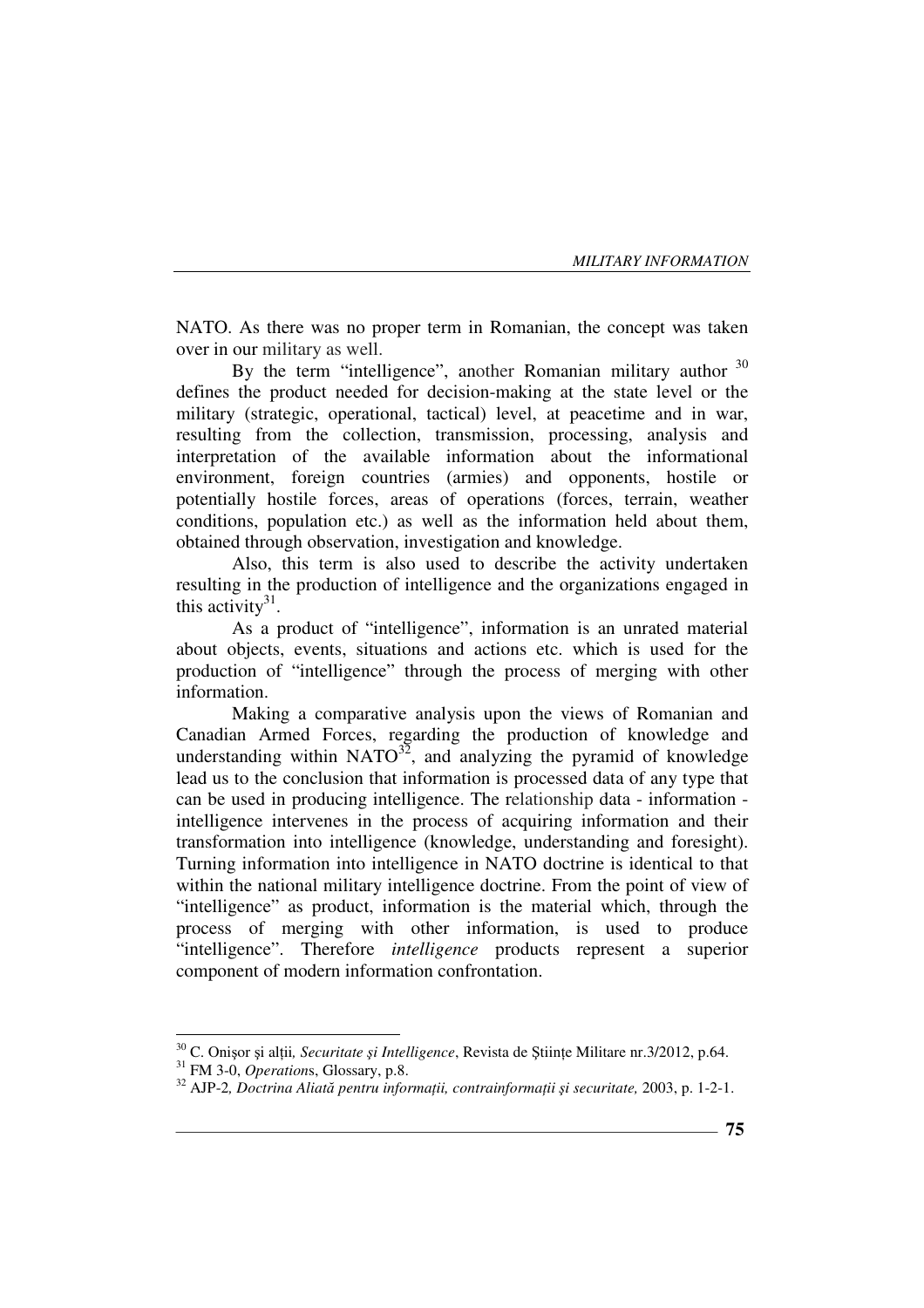Both at peacetime and in war, the activity of military intelligence is an important component of the national security system.Thus, the efforts made within the intelligence domain are aimed at both ensuring own security, and in obtaining relevant information needed for preparing military actions (operations).

At the strategic level, intelligence includes political, diplomatic, economic, military, technical, tactical or sociological factors, whose changes are analyzed in connection with the known factors on the geographical, demographic and operational area of interest, industrial capacities $33$  etc. Also, strategic intelligence is used for policy making at national and international level, while reflecting the consensus of the international community and the opposition to potential opponents.

At the operational level, intelligence provides the necessary support to commanders of large combat task groups, being attached to the command posts of the respective formations, while at tactical level this is a continuation of activities at operational level, meant to ensure information support of the joint operations of tactical echelons, both before and during the actions in the battle space.

As a process<sup>34</sup>, *"intelligence"* is both a means by which certain types of information - needed and certain - are collected, analyzed, processed and disseminated, and coherent set of methods and procedures, legal and illegal, visible or covered, used for reaching a certain informational goal.

The main intelligence means used for gathering new information consist of: human resources, research through electronic and communication means, nuclear research, directed energy, electrical radiation, image searching, open sources etc.

At this stage of development of human society, information has become increasingly more abundant and necessary. It has become both a raw material of society and its engine for development.

<sup>33</sup> Wikipedia, *Military intelligence* [http.//www. en.wikipedia.org/wiki/Military\_intelligence], accessed on 21.02.2013.

<sup>34</sup> Mark M. Lowenthal, *Intelligence-from secrets to policy*, CQ Press, 2009, p.9.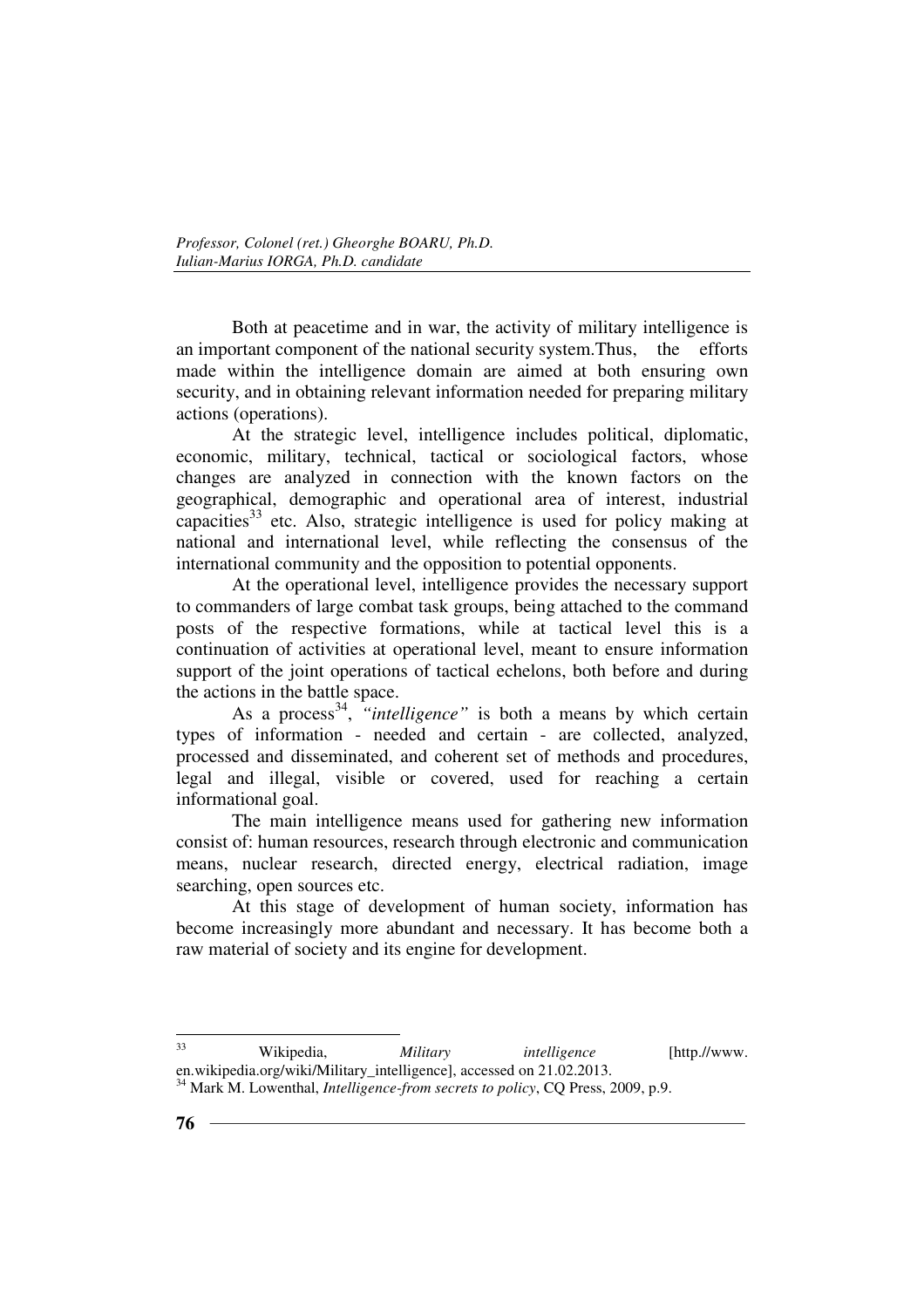Owning information is a resource of hegemony. Thus, it is estimated<sup>35</sup> that the US controls over 80% of the flow of information circulating worldwide.

We believe that, from a military perspective, the holding of information can become a great resource given by the informational leverage which, in conjunction with other factors, can provide decision leverage. If, besides these two forms of leverage, conditions are met for ensuring fire superiority (modern endowment and superior combat training), it is easy to ensure the success of the respective battle or operation.



- $\Delta$ JP -2, Doctrina Aliată pentru informații, contrainformații și *securitate,* 2003.
- \*\*\* *Doctrina pentru sprijinul cu informații al operațiilor întrunite, SMG,* Bucureşti, 2003.
- \*\*\* FM 3-0, *Operation*s, Glossary.
- ALEXANDRESCU Constantin, ALEXANDRESCU Gelu, BOARU Gheorghe, Sisteme informaționale-fundamente teoretice, Editura Universității Naționale de Apărare "Carol I", București, 2009.
- ALEXANDRESCU Constantin, BOARU Gheorghe, ALEXANDRESCU Gelu, *Bazele teoretice ale sistemelor informationale*, Editura Universității Naționale de Apărare "Carol I", București, 2014.
- *Data, Information, Knowledge and Wisdom* [http://www.trainmorknowmore. eu/FBC5DDB3 .en.aspx].
- *Date, informatii, cunostinte* [http://www.scrigroup.com/calculatoare/bazede-date/Date-informatii -cunostinte44451.php].
- ILIE Gheorghe., STOIAN Ion, CIOBANU Viorel., *Securitatea*   $information$ , Editura Militară, București, 1996.
- LOWENTHAL Mark M., *Intelligence-from secrets to policy*, CQ Press, 2009.

<sup>35</sup> Desmaretz Gerard, *Totul despre spionaj*, Editura Polirom, Iaşi, 2002, p.8.